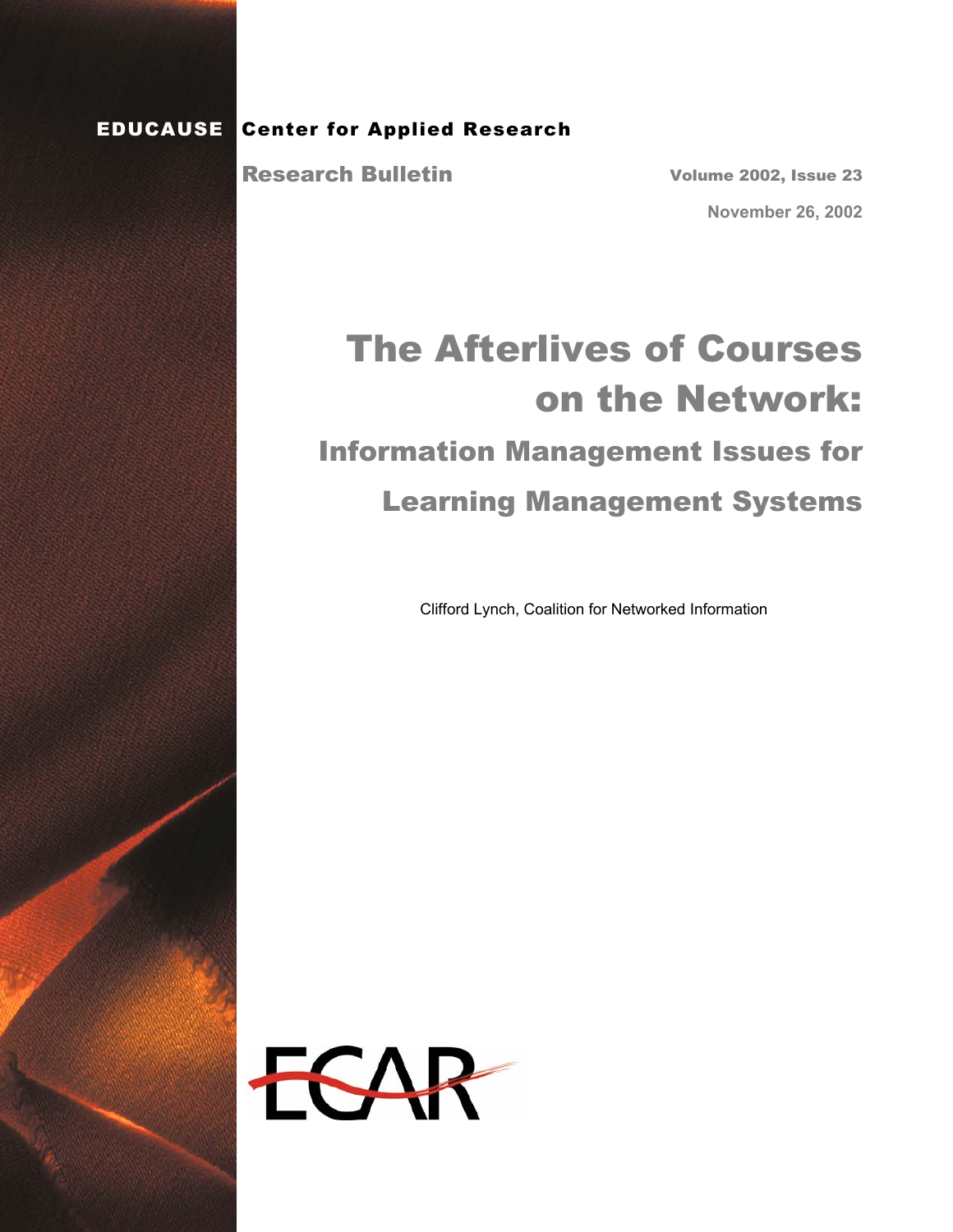## **Overview**

The large-scale deployment of what have been variously called course management systems or learning management systems is well under way throughout higher education. These systems—and I will use the generic "learning management systems" (LMS) rather than the more constraining "course management systems" in this bulletin include familiar commercial products like Blackboard or WebCT, various locally developed systems, and software emerging from multi-institutional collaborations like the Open Knowledge Initiative. After a period dominated by early adopters at the level of individual faculty, departments, or schools within colleges and universities, we are beginning to see the capabilities of these systems extended to every class that wants to use them. Some institutions are attempting to establish new norms of institutional culture: virtually every class offered at the institution will make at least some use of the LMS. Institutions are using LMSs both to supplement traditional classroom-based courses and to support a range of alternative formats, including distance education programs and fully or partially online courses for in-person students. In the effort to make these systems into part of the institutional technology infrastructure, LMSs are also being integrated with other core institutional information technology systems, such as registration and student records, identity management and authentication, or human resources.

Specific details of individual LMSs are not important for this discussion. Essentially all of these systems either currently include or will soon incorporate a core set of key features: the ability to support online discussion groups; capabilities for faculty to post materials (such as lecture notes, problem sets and answers, or readings and references) for use by the class; provisions for faculty or students to post papers and other materials for review and comment; and the ability for students to submit homework assignments to faculty members. The LMS may also include features such as management of enrollment and attendance records, grading, the ability to administer tests interactively or exercise sets, and the like. The LMS also generates management data in the form of access and usage logs. $^{\rm 1}$ 

At a general level, learning management systems display two key characteristics that are typical of the "digitization" of communication or interaction. First, communication leaves a trail, which can subsequently be reviewed, either by the participants or by other parties, and potentially referenced, annotated, stored, and transmitted. This is very different from traditional classroom lectures and discussions, which were typically ephemeral; you were either present in the classroom, or at best you could rely on the memory, notes, and descriptions of someone who was present. An LMS facilitates and captures communication as new digital content and also provides tools for the aggregation, organization, and annotation of content from a multiplicity of sources.

Second, because this collection of content is on a network, the network serves as an amplifier: in the absence of a decision to specifically restrict access to the content in an LMS, this content is available worldwide for functions including viewing, copying, and indexing in Web search engines. An action traditionally as ephemeral and spontaneous

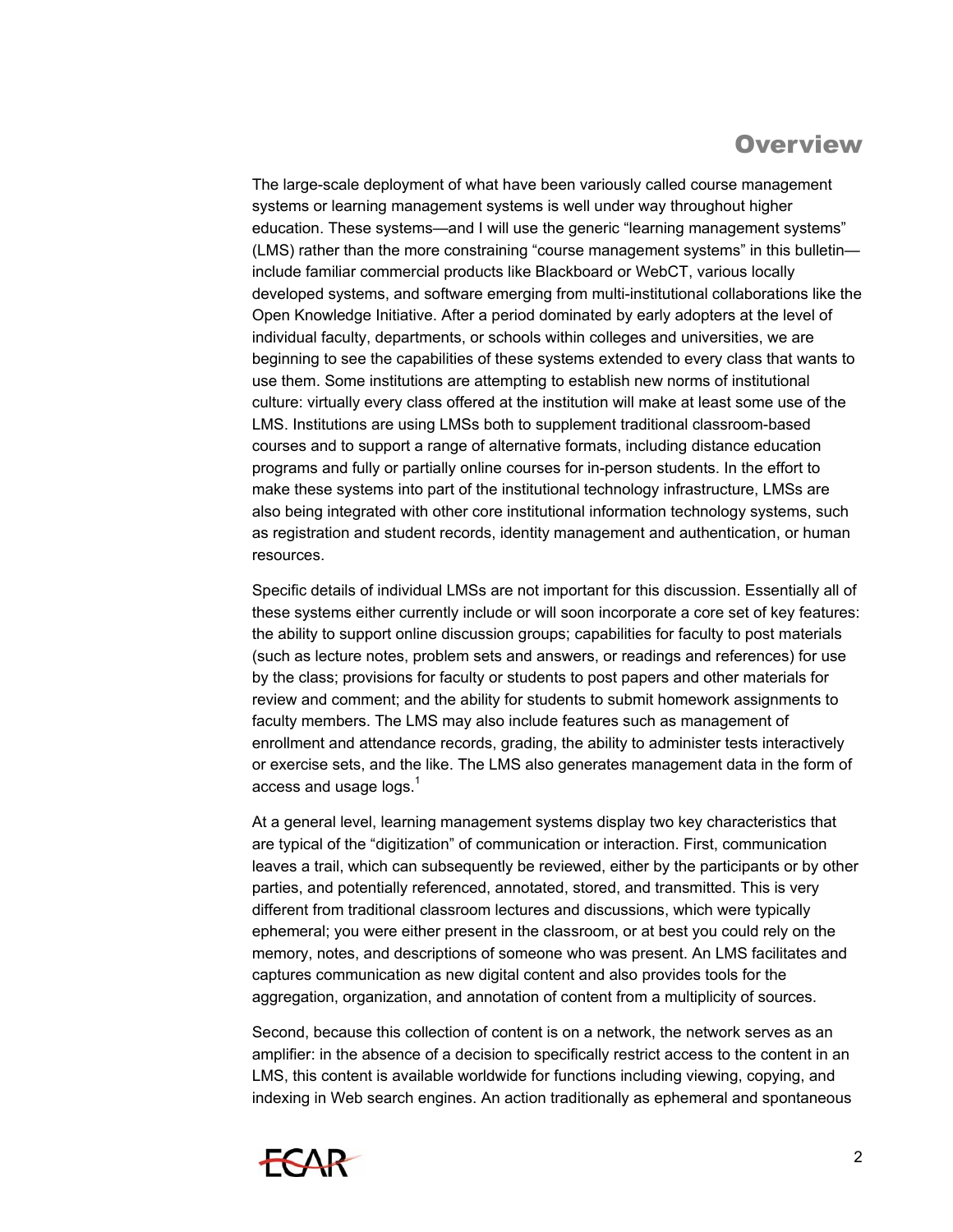as making a statement in a class—even if the faculty member in charge permits anyone, registered or not, to sit in on the class, thus rendering it to some very modest and theoretical extent a public forum—is very different from making that same statement on a publicly accessible, permanently maintained page on the World Wide Web. Assumptions and analogies based in the face-to-face classroom are at best a problematic guide for how people should act and what they should expect when similar interactions are carried out in a learning management system.

In the eagerness to implement and institutionalize LMSs, most institutions with which I am familiar have paid very little attention to the information-management policy issues surrounding the deployment and use of these systems. This is likely to cause significant problems as issues arise, perhaps sometimes in very public ways or in legal settings, which will have to be addressed in the absence of carefully and thoughtfully crafted institutional policies. All of our prior experience with the records of relatively informal communications processes in higher education (think of electronic mail as a prime example) have illustrated the dangers of making policy reactively and under the pressures of legal or public relations crises. User intuitions, assumptions, and behaviors concerning e-mail, often based on analogies with other communication media, frequently have contrasted sharply with the realities of the persistence of e-mail and its role as a formal record. We have also seen the hazards that an absence of policy can create. The experience with e-mail underscores the need for education to accompany the development of policy.

The purpose of this Research Bulletin is to highlight and frame some of the key policy issues that I believe higher education institutions need to discuss and address, systematically, deliberately, and through broad consultation throughout their institutional communities, as an integral part of their commitment to LMS technology. As of fall 2002, however, there are very few model policies or best practices to reference. Indeed, not much work has been done in defining the questions institutions need to ask. At a very high level, there are four key policy questions:

- How long does a class site remain a living document, and when does it become frozen as a record? During its lifespan, who can change or annotate the living document?
- What is included in the "record" of the class that is stored in the LMS?
- How long is this record kept?
- Who has access to this record, and under what circumstances?

These are not idle or theoretical questions. Many members of the academic community may legitimately seek long-term retention of course records and continued access to these records for a host of reasons: grade appeals, teaching portfolios, learning materials, preparation of new classes, or the advance of scholarly communication, to name only a few. The ramifications of these questions, however, are extremely complex and far-reaching and will take us into questions about student and faculty intellectual property rights; implied (or explicit) agreements between institutions and their faculty and

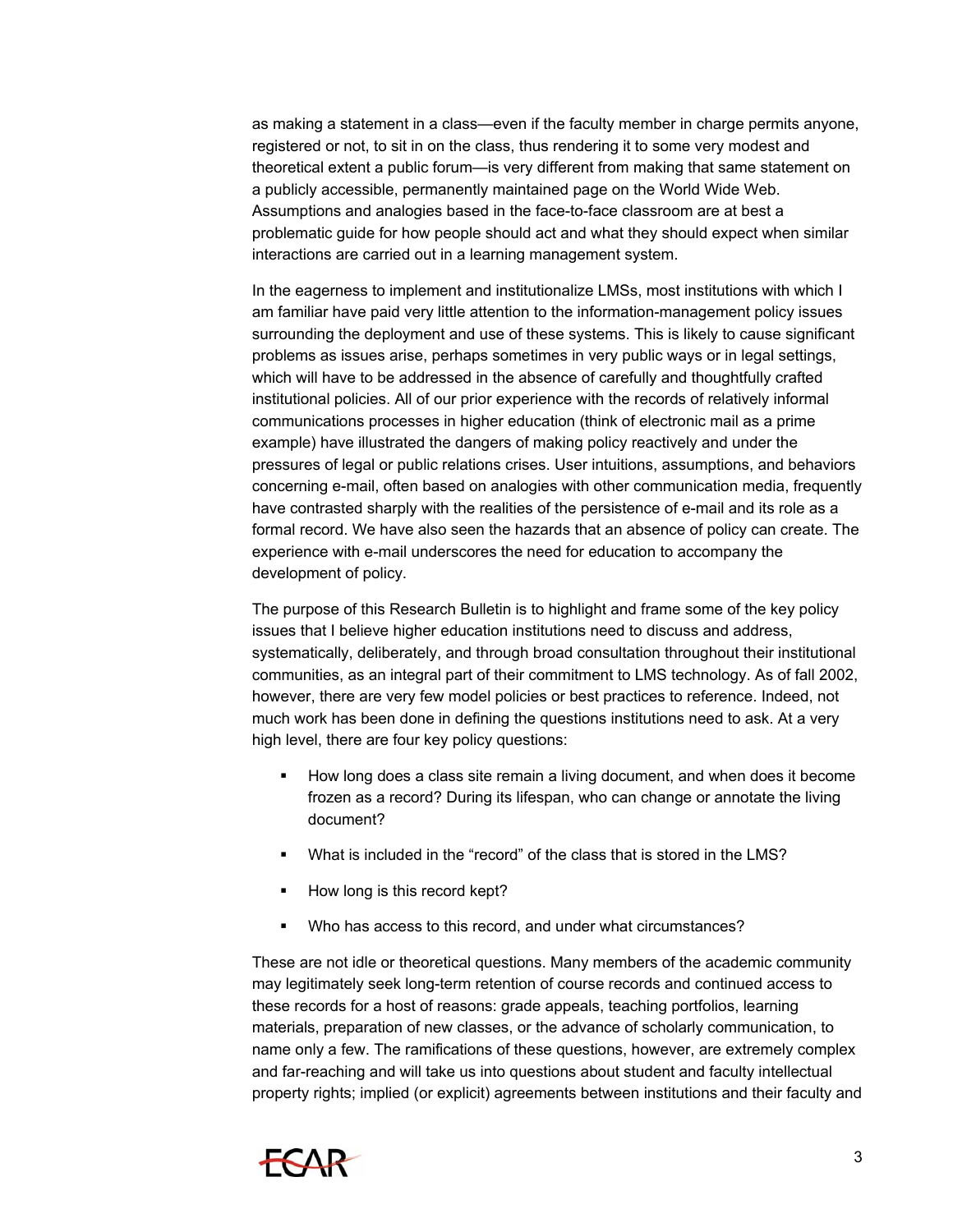the students participating in classes; institutional records management policies; the documentation of scholarship; authentication and identity management; and the roles and responsibilities surrounding the operation and management of learning management systems.

## Highlights of Information Management Issues

If we examine the materials that a learning management system might house for a given class, it can include some or all of the following types of material:

**Faculty-created material.** This might include lecture notes, the syllabus and reading list, problem sets and their answers, audio or video recordings of lectures, and similar materials. These materials are typically covered under institutional policies related to faculty intellectual property and course materials, which are essentially part of the contract between the faculty member and the institution.

The nature of these institutional policies was a matter of considerable debate, and in some cases controversy, over the past decade or so, but has been fairly clearly addressed by now at many institutions. Nevertheless, uncertainty remains about how to categorize faculty-contributed material on a course site within the taxonomies established under faculty intellectual property policies, particularly as our understanding of course sites becomes more sophisticated. Also worth noting is that ownership of this material is typically much more a matter of policy (contract) than of copyright law. Multiple or joint authorship among faculty—including faculty from multiple institutions—is commonplace and likely to become more so.

Finally, it is important to recognize that many of the key problems involving these materials may entail the institutional rights to use, archive, and provide access rather than questions of ownership, and many policies on faculty intellectual property don't address these questions. For example, under institutional policy, a faculty member may clearly own certain content placed on a course Web site, but concern might arise over whether the institution has the right to store a copy of that material and provide various individuals permanent access to it.

**Student-created material.** This category could include answers to homework assignments, term papers, or class projects produced by individual students or by groups of students working together. Ownership of this material is highly problematic; most often (and certainly in the absence of other clear institutional policy) it rests with the student or students who created it. In course contexts, there may be an expectation or requirement (which may or may not be made clear in advance and may or may not be recognized affirmatively by the students) that their copies of their work can be saved in the course management system and shared with other parties, which might include other students in the class, or potentially much larger audiences, including the general public in some cases.

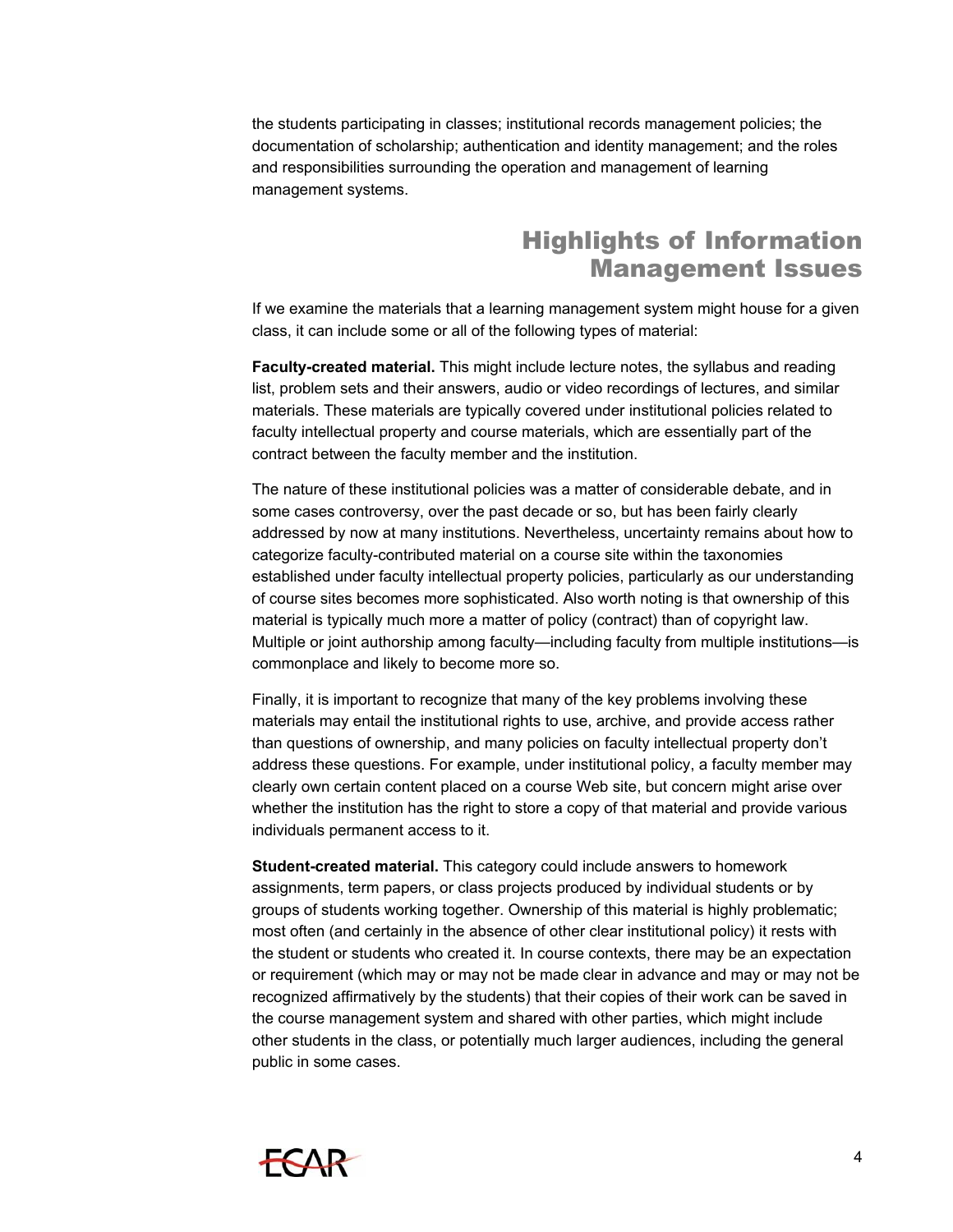**Commingled student and faculty material.** This material might include discussion lists involving students, faculty, and perhaps others (other faculty or outsiders who might contribute to the discussion). It might also include audio or video records of in-class discussions involving students, faculty, and others including visiting speakers or informal auditors. Rights to this material are complex, and in many cases there is no attempt to obtain clear permissions to capture it or provide access to it in any particular way.

**Other miscellaneous institutionally generated materials.** This category can include literature guides created by institutional librarians or documentation on computing facilities prepared by institutional information technology specialists. Other examples include materials related to the course catalog, departmental requirements for qualifying exams, or rosters of students, instructors, and teaching assistants. Ownership for this type of material is usually covered by institutional policies about faculty or staff intellectual property.

**Externally owned material.** This might include copyrighted material like journal or newspaper articles, film or video segments, or excerpts from books. Some of this may be part of class reserve readings in electronic form, or it might constitute the equivalent of a course reader. This type of material typically has either been licensed or otherwise cleared for use by the professor or by other institutional groups such as the library or the bookstore for use in the course, though it may have been cleared for a specific and limited audience (such as registered students) and possibly for a limited time (the semester of the course only). Alternatively, the faculty member might have believed that his or her use of the material was covered under copyright exemptions that deal with the use of materials in classroom settings, and thus no permissions or licenses were necessary.

**Management data.** Management data are generated by the interactions of students, faculty, and others with the LMS itself—data on interactive use of quizzes, or simply access and usage logs for the course materials. Ownership of this material is a fairly murky topic—most likely the institution owns it. What's likely to be controversial, however, is not so much ownership as retention, access, and confidentiality, which will be discussed later.

This is a complex and daunting array of materials, and a number of comments are in order. First, in reviewing the several types of material, I have made comments about ownership, and this may not be the key issue. The critical requirement is that the institution have the right, perhaps nonexclusive, to use and reuse the material in various ways. Understanding ownership, however, helps clarify where arrangements for rights need to be made. Second, it is much easier to sort out rights problems early, when material is created or enters the system. For example, it might be relatively easy to get students to sign an agreement as a condition of enrolling for a class but impractical to find students and negotiate agreements with them a year after they have completed the class, when the faculty member and the institution realize that they want to archive student materials or reuse student work in the course site for a subsequent class. Third, the entire matter of clarifying ownership and usage rights may seem unnecessarily bureaucratic and contrary to the academic values that the institution seeks to foster in

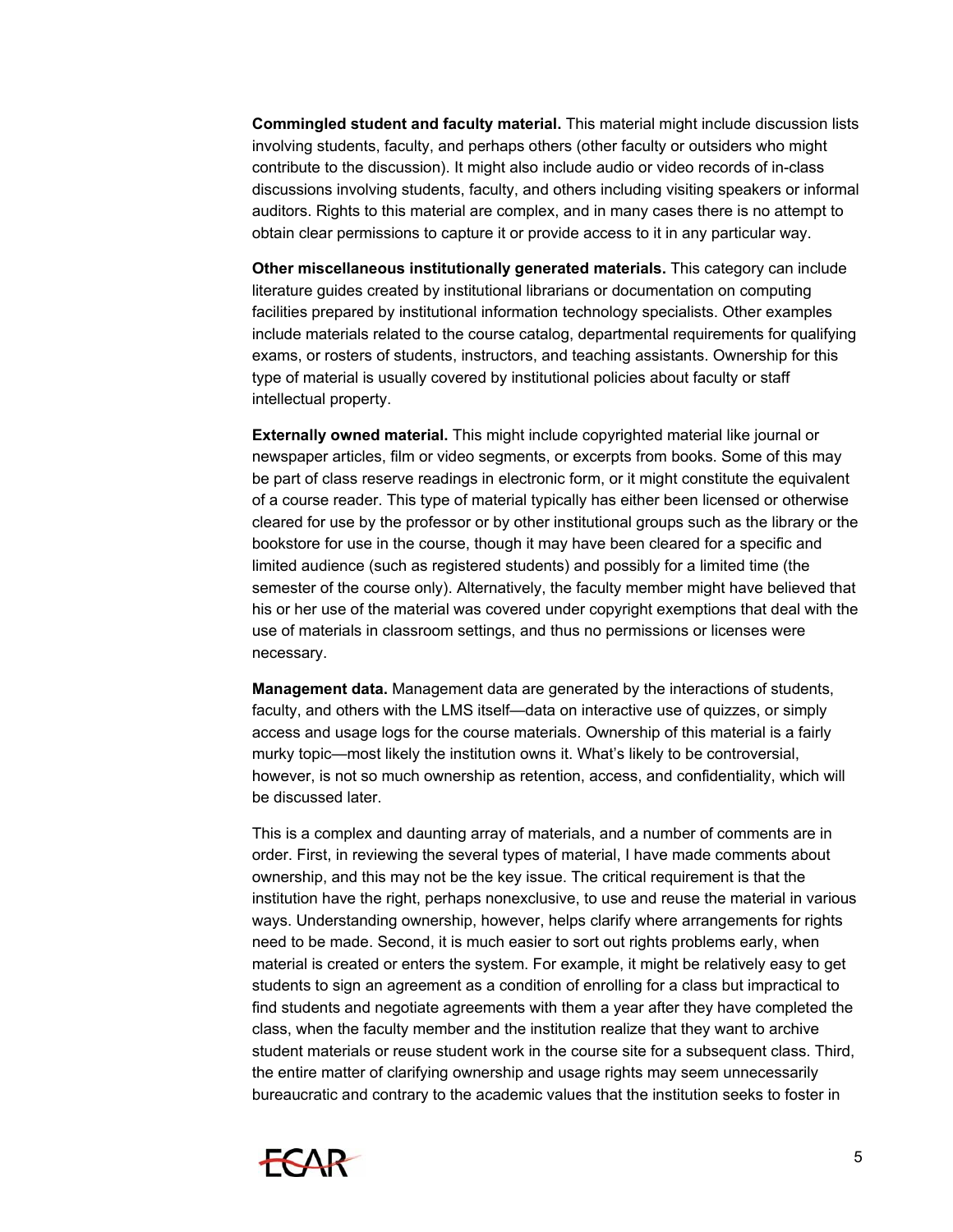the classroom; indeed, it may exercise a chilling effect on class enrollment and participation. Clarity about these matters, however, will be essential sooner or later (when some controversy or litigation occurs). Sorting them out retrospectively will often require shutting down and destroying the entire course site.

#### Externally Owned Copyrighted Material

Questions about externally owned, copyrighted materials highlight a number of the potential problems of retention and reuse of course sites. As part of an electronic reserves process, libraries sometimes arrange usage for copyrighted materials. If the library knows the parameters for rights clearance (access by what group and for how long), it can attempt to negotiate the appropriate agreements. The parameters, however, might be much more complex than simply the students enrolled in the class, for the duration of the class. Broader and longer-term access might incur a much higher license fee. In some cases, permanent access for incorporation in a permanently archived course site might be impossible to negotiate. Requiring that an institution be able to save a permanent record of a course, including all of the externally owned copyrighted material used in that course, might mean that many of those materials cannot be used in the course. These realities must be factored into any policy formulation.

Faculty need to understand when they can appropriately apply copyright exemptions covering "classroom" teaching in this context. Faculty might assume provisions covering traditional face-to-face class situations extend to course web sites; this is not always true, and often unclear. In particular, if the material is part of a longer-lasting record these exemptions may not apply. Answers to questions about audience and duration (discussed later) are critical in obtaining good legal advice from the institution, particularly given the complex changes introduced by the recently-enacted TEACH Act.

Also important is for institutions to educate faculty about the limitations of exemptions associated with classroom use of copyrighted materials due to the amplifier effects of the networked environment. Learning management systems create reusable records of classroom activities. Actions that might go unnoticed and unchallenged in face-to-face classroom teaching can become extremely visible and hence subject to legal challenge when captured in a class Web site that is accessible to a global audience through the Internet. Even if access is restricted, it is subject to legal discovery as part of a systematic review of institutional practices in the context of a lawsuit.

In a real sense we can expect LMSs to force institutions and faculty to deal with the use of externally owned copyrighted material in a more scrupulous and systematic fashion. They will also need to grapple with the problem that it may not be possible, or at least not practical, to include some copyrighted materials as part of a lasting record of a course. In an LMS, externally owned copyrighted materials may become ephemeral components that cease to be available outside of a specific, very constrained time window. Or they may be accessible by very limited communities relative to other materials stored in the LMS.

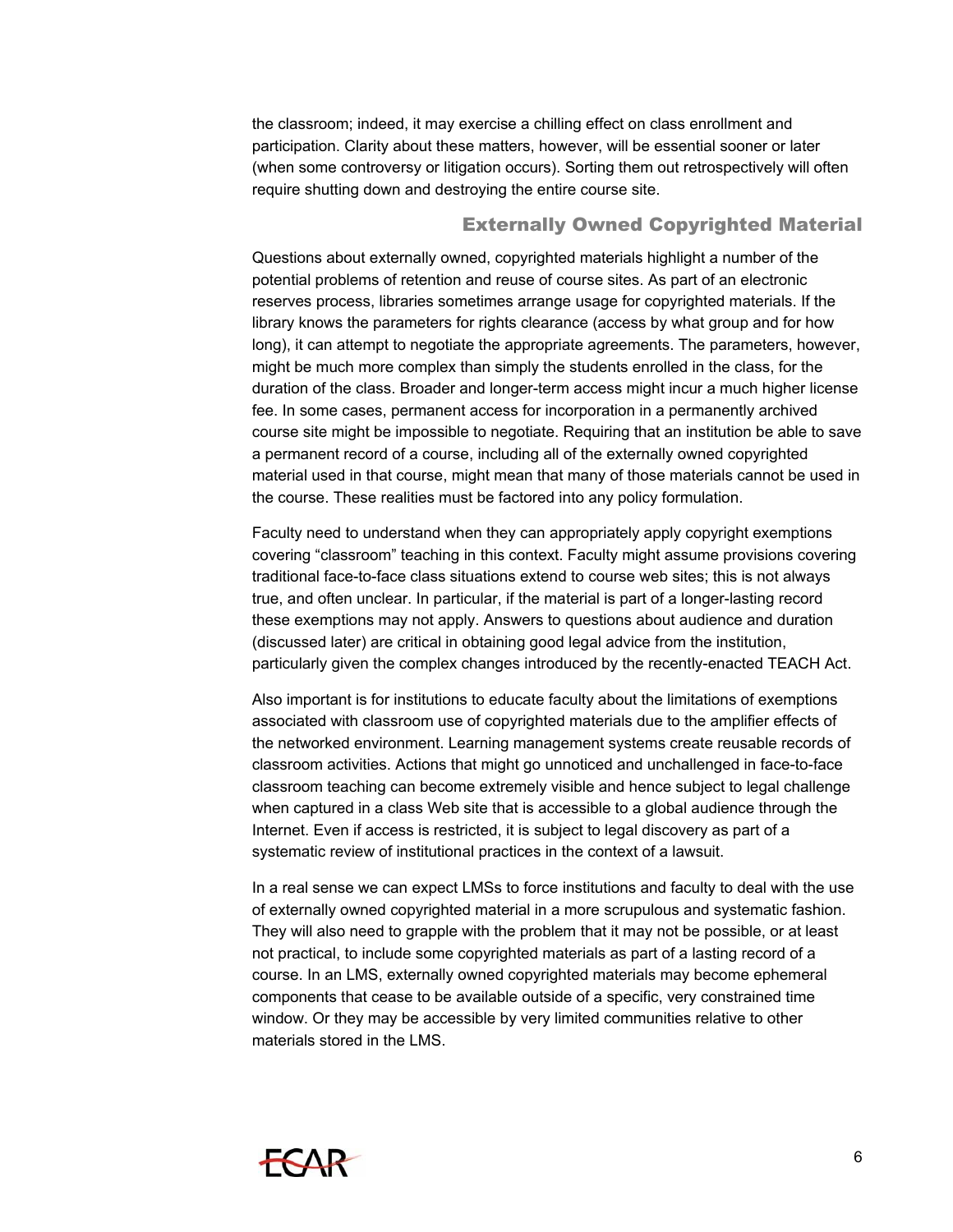#### Student-Created Material

The truly explosive—and apparently most commonly neglected—issue is studentcreated materials. For published, copyrighted materials used in a course, it may be very reasonable simply to substitute citations for the material when the course site is archived. But for many classes, student contributions form a part of the core record of the course. They must be included; since they are unpublished, and otherwise unobtainable, citation isn't sufficient.

In the absence of other policy, one expects that students own their writings under copyright law. There is a well-established expectation that students will turn in a copy of their work (a homework exercise or term paper, for example) to the faculty member as part of taking a class. This does not give that faculty member the right to make and redistribute copies of the material, however.

A key distinction needs to be drawn between identity and content. In a class where all students are expected to contribute to online discussions and to post their term papers for other students to comment upon, associating student names with their contributions is tantamount to making the list of students (and much more about these students) part of the permanent record. It is possible to "anonymize" the record of the class, at least for some purposes, by simply substituting the names "Student #1," "Student #2," and so on. But if the class record is available to others beyond the members of the class, students might want real credit for the materials that they contribute.

There are two approaches an institution might take to this question of archiving and reuse of student work. One is course-specific. As part of the course requirements, the instructor might include a statement saying that students agree to incorporate their work into the course Web site, for subsequent preservation by the college or university and for subsequent access by some group of people (perhaps just other class members and faculty, or perhaps the general public). Institutions will need to decide whether they need some affirmative agreement on file from the students to protect themselves, or whether registration in the course will constitute agreement. If an explicit agreement is required, these agreements are institutional records that need to be carefully archived and preserved. Faculty and institutions will need to do some serious soul-searching here. Is it reasonable to require undergraduates to agree that their term papers will become part of a permanent and publicly accessible intellectual record? Is it reasonable to require class members to be prepared to share their work with other class members under the instructor's guidance? Can a faculty member choose to conduct a specific course entirely in public view on the network and set this as a ground rule for course participation? Institutions and faculty will also need to decide whether students should be allowed to opt out of class norms or whether they are truly requirements. If students are permitted to opt out, institutions will need to carefully manage departmental or faculty pressure that might discourage students from exercising these rights.

A second approach is to embody such agreements in broader policies related to students, so that matriculation at an institution explicitly requires agreement with these policies. In this case, students and institutions would not conduct negotiations on a course-specific basis. Again, questions about the need and ability to document informed

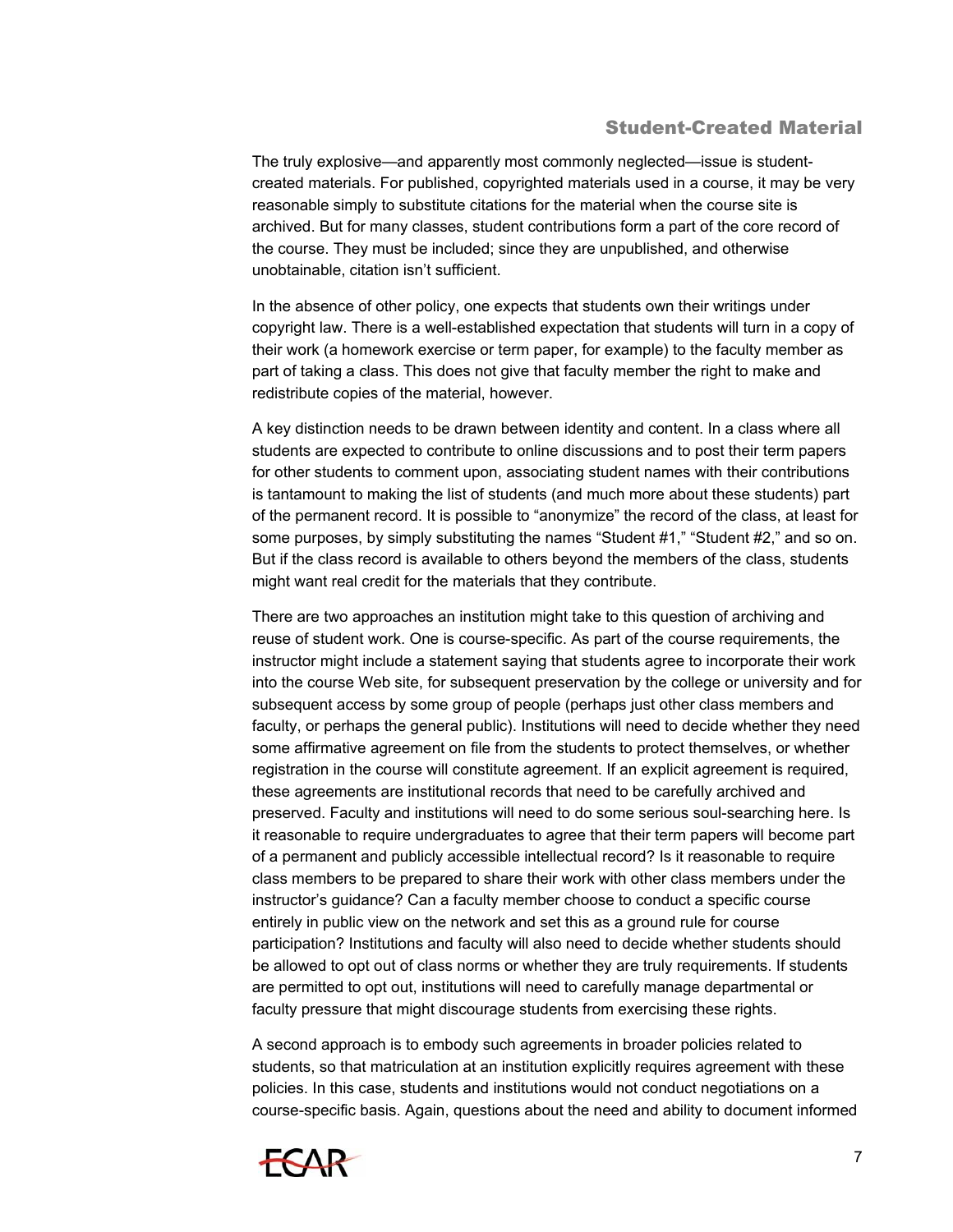consent by students will require consideration. There are delicate middle grounds. For example, institutional policy might give individual faculty members the ability to mandate requirements on a class-by-class basis, but the need might still exist to document and communicate these requirements for each class.

The final issue is that of institutional culture. If, due to the culture of the institution or of a specific department, most classes expect students share their work broadly and require students to agree to such conditions before completing courses in their major, it would almost certainly be more appropriate to reflect these rules in overall student policies that are made clear to any and all potential students rather establishing them transactionally on a course-by-course basis.

Note that interesting policy parallels are raised by the introduction of plagiarismdetection systems at certain institutions. In some cases, students are expected—either on a class-specific basis or as institutional policy—to submit their work to a plagiarismdetection service. This may include giving that service the right to add students' work to a growing database of original work, which can be used to check future student work for plagiarism. Again, students are expected to be prepared to make their work available for institutional purposes as a condition of attending the institution or of taking certain courses. These expectations need to be communicated clearly to the students.

Institutions will have to determine what is legally possible in terms of requirements on student work. Some of this will be determined by federal and state laws dealing with privacy and student records, laws which may leave less room for negotiation than what is possible in the construction of policies about the use of works to which students hold copyright. Even so, other considerations should be even more important, in my view. Institutional choices about the degree of control students can exercise over their work, about the extent to which they can retain privacy while engaged in academic life at the institution, and about expectations and norms are a fundamental part of establishing the academic and intellectual culture of a campus. These choices also define the way that a campus community is formed and how it chooses to relate to the broader global scholarly community. Some campuses may choose to be very sheltering and inwardfocused; others may chose to expose their work systematically and routinely to the world. Other complications will inevitably follow. For example, a student paper that is part of a publicly accessible course site might be construed as prior publication by some journals or conferences.

While policies related to student work are perhaps the most crucial issue, they are not sufficient. Signs on classrooms saying that anyone who attends a class in the room agrees to have their likeness and comments recorded, preserved, and shared with the world may also be necessary to protect institutions' use of audio or video records of class sessions. Something broader than student policy may be necessary because of the potential presence of students who are auditing the course or other incidental participants. The same considerations may also apply to participation in class discussion lists by visiting lecturers.

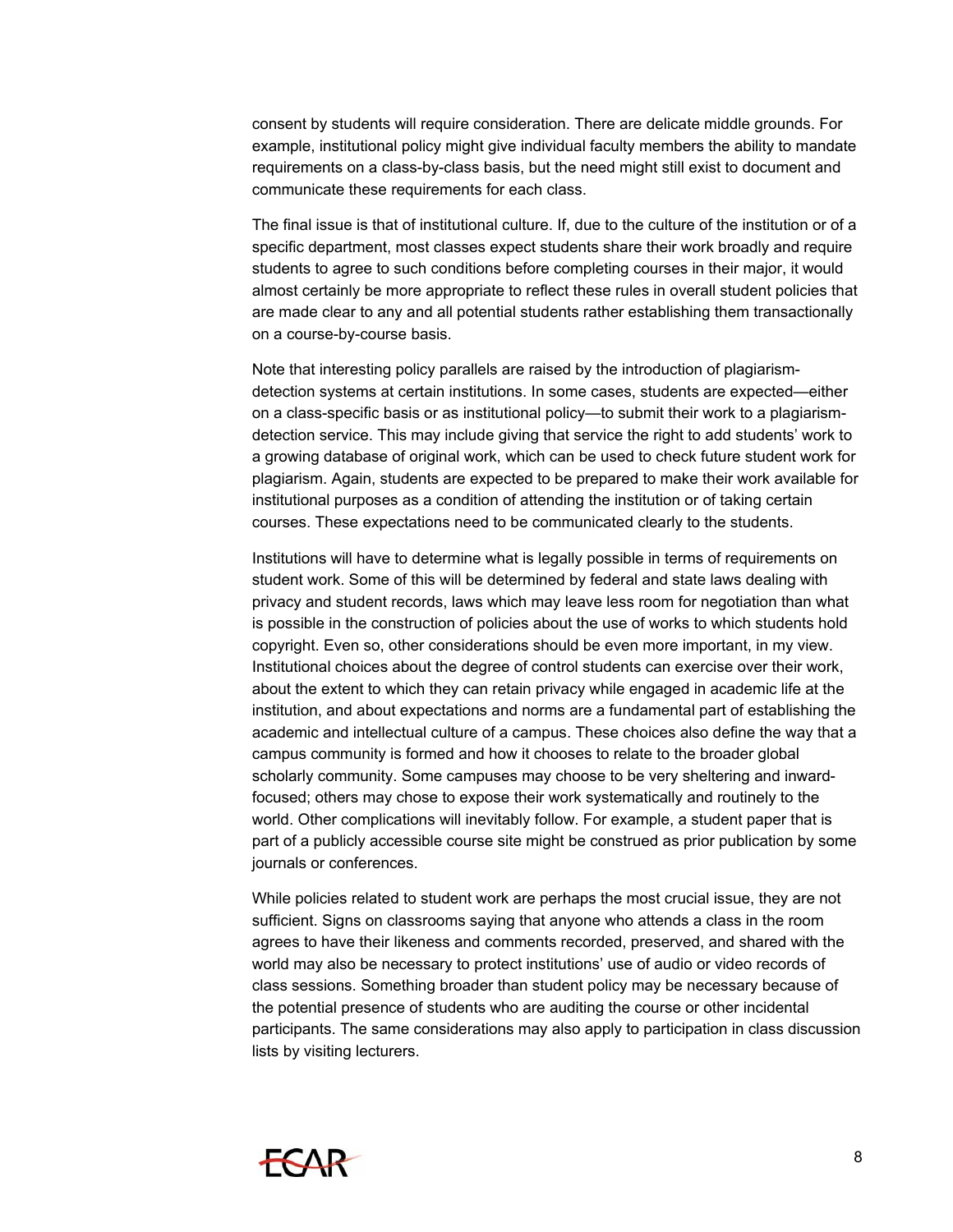#### Access and Retention

Having surveyed the kinds of material that can be part of a course site, we now turn to questions of access and retention of these materials. We can easily identify a number of interests in access to these course materials, each with very different time horizons.

- 1. *Access for operational class purposes*. Clearly, the site needs to be accessible for enrolled students and supervising faculty (plus some others, perhaps, such as supporting librarians, auditors, and the like) while the class is ongoing. This is more complex than it may first appear, given that there will be students that drop out, take incompletes, repeat the course, and so on. It is not always clear when a class really ends. Similarly, it is not always clear when a class starts, from the point of view of the course site. Is it when the shell of the site is set up, when it's officially approved, when registration begins, or at some other point?
- 2. *Post-course faculty use.* The faculty member may have interests in the course site that persist beyond the conclusion of the course for a number of reasons. The course site may be critically important documentation of the quality of teaching by the faculty member, becoming part of the future "file" of a faculty member for consideration in tenure and promotion. The faculty member may also want to retain a record of the class as a way of defending his or her grading actions in response to challenges. Finally, the record of a class may be a very valuable resource to a faculty member preparing to offer the class in the future. It may also be helpful for other faculty members preparing to teach the same or a similar class, or for librarians planning electronic reserves or reading lists for similar classes. Note also that as long as a class site continues to be available, the faculty member responsible for it may have an interest insofar as it reflects the quality of the faculty member's teaching and scholarship. This may give rise to a desire to correct errors, update references, tidy up politically incorrect statements, or make other revisions.
- 3. *Post-course student use.* Students who took the class might want—or even expect—continued access to the class site, much as they have historically kept lecture notes from a class to prepare for qualifying or comprehensive exams, or as reference material for more advanced classes that build upon the class in question. The class site might also become an important resource for other students who were not enrolled in the class. Transfer students might want to review what is covered in more basic courses at an institution. Students might want to review prerequisites for more advanced classes or use course material to prepare for qualifying exams at the graduate level. This issue touches on institutional culture and student expectations. If faculty want to encourage students to reflect and participate—rather than take down extensive notes in class—and are looking to use the course site to provide this review and reference material so that students do not need to transcribe it, then institutions must be clear about what students can expect to have after the class ends.
- 4. *Institutional record.* The institution—at the institutional, departmental, or school level—may want to keep the class site as a record (permanent or temporary) in

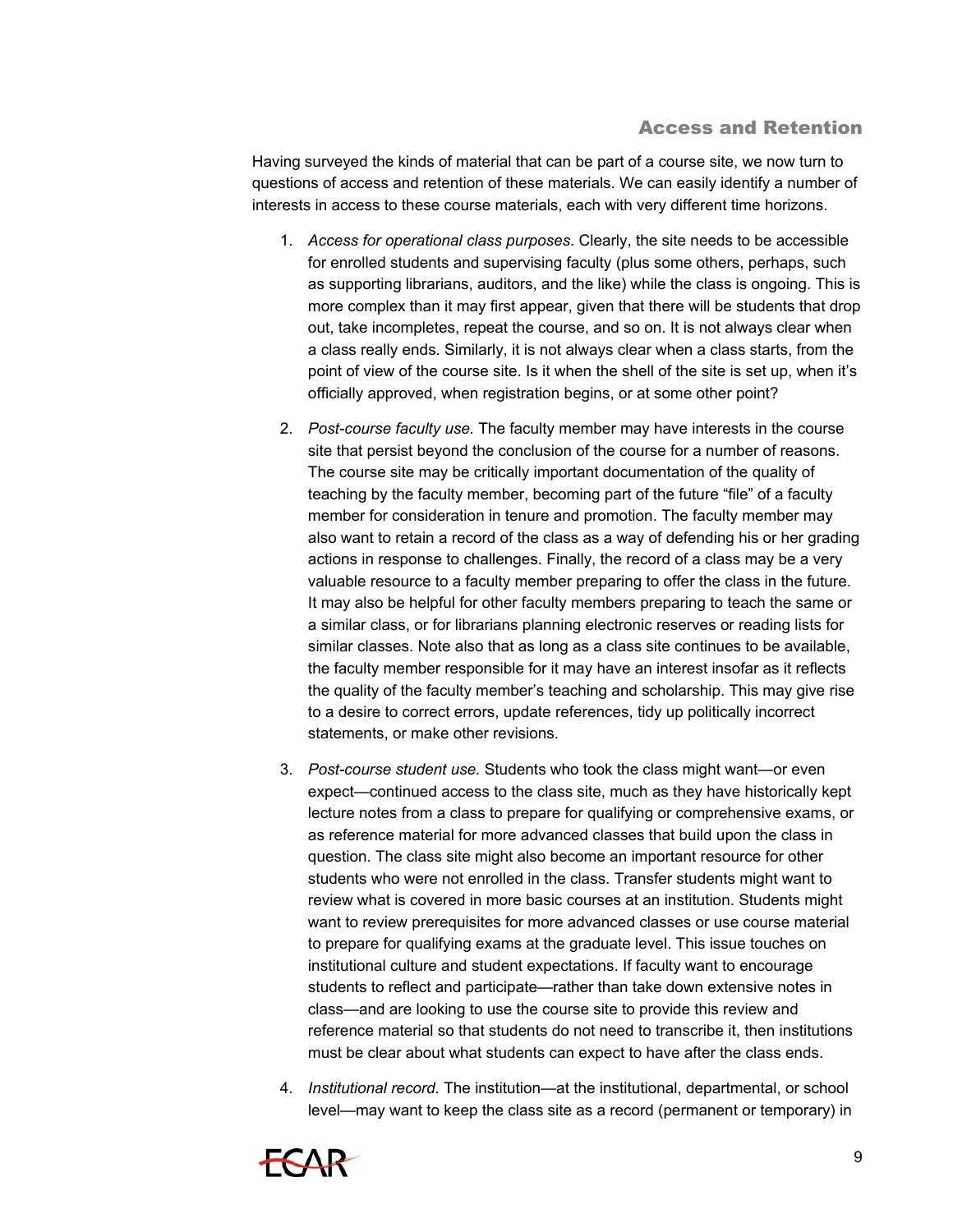the same way that some institutions currently preserve syllabi, course catalogs, and grade records. This might document what was being taught in the class in a given year and the achievements of the students enrolled, for example. Note that the boundaries between institutional and faculty records (item 2) can be quite ambiguous; institutions might well require faculty to retain class sites as faculty records.

5. *Course reuse.* The class site can represent a record of scholarly inquiry that might be used for subsequent repetitions of the same class, for related classes by students at the same institution, or by students and scholars at other institutions worldwide. At the graduate level, or in classes that explore the frontiers of knowledge more generally, there are well-established academic practices of sharing lecture notes and similar materials; course sites are a further elaboration of this tradition. Course sites may become a new form of scholarly communication, either with limited or worldwide scope. It is not clear whether these are really permanent or should have a limited lifespan. The situation here is complex and highly variable. It is quite reasonable to think of an instructor of a course on "research topics in X" wanting to make extensive reference to previous course sites in the same series and wanting students in the current course to have access to student papers from last year's course in the same area. But it is not clear that someone teaching an elementary course in a given area with a relatively fixed curriculum will want his or her students to have access to every course site on the same subject from the previous five years. For some class sites that are disseminated globally as works of scholarly communication, the class might be subject to some form of editing or publishing process prior to release, and perhaps not all of the materials that were available to class participants are generally available. The Open Courseware Initiative at MIT is following this approach.

All of these dispositions of course sites after operational needs of the course are fulfilled represent reasonable alternatives, although some will be more technically and organizationally demanding than others to implement. Institutional policies will establish a framework of possible choices and designate the loci of decision making among these choices; these policies may also establish a baseline of required actions, particularly in the area of keeping formal records.

In all cases, a clear definition is needed of when and how a course site ceases to be "active" and makes the transition to a record. In other words, when is the course that the site supports really finished? Beyond this definition, pertinent questions include those concerning the nature of the ensuing record, who manages this record, how long it is kept, and who may use it for what purposes. Clarity is vital for expectations about the strength of the integrity of the record as well as who can change it, at what points in its life cycle, and for what reasons (and how such changes are documented).

Recognize the connection with the rights clearance issues discussed earlier. Institutions must make choices when the course is initially planned in order to clear the necessary rights for the resulting record, or these rights must be obtained for the broadest case

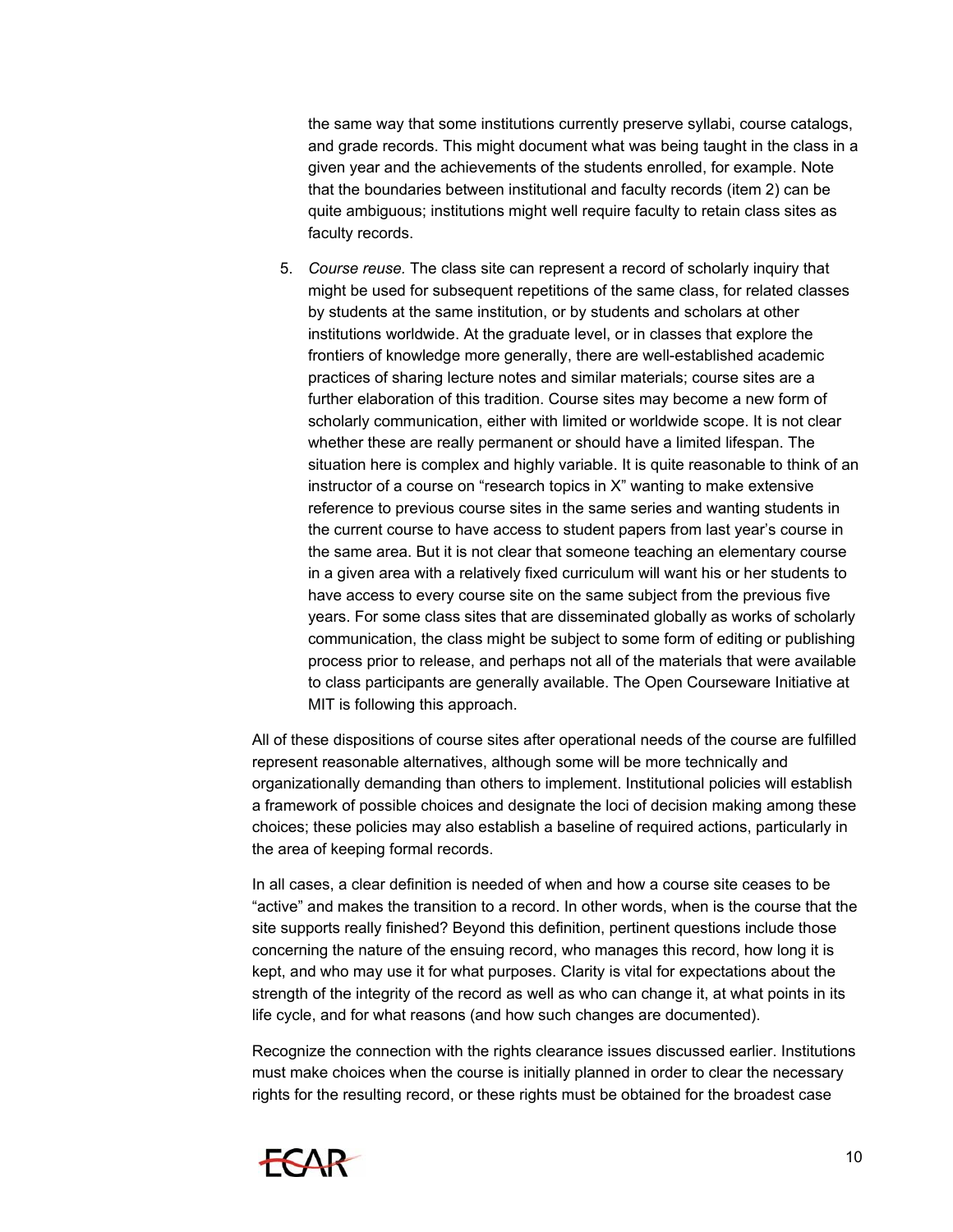among the possible downstream uses in order to avoid the difficulties of clearing rights retroactively. For some uses of course sites as records, externally owned content and management data such as usage logs might not be necessary (or even desirable), meaning that rights for these materials might not be an issue. If the record of the course is to become a public part of the record of scholarly communication (and particularly if the active course site was not public while the course was in progress), some formal editorial and "publishing" process may be desirable to review and vet the materials on the course site. In addition, the course record may be published in a different medium or form from that of the learning management system, since many of the LMS functions might not be needed for the course record to function as scholarly communication. For example, there would be no further contributions to the discussion in the published version, and readers might not be permitted to comment on class papers. Item 3 (above) can also be reasonably viewed as a specialized version of item 5 with stronger access controls applied to the course record.

Items 2 and 5 are faculty-driven reuse of course sites; they differ in that item 2 is a relatively private matter and item 5 is a much more public form of reuse. Most institutions will likely want to provide their faculty with maximum flexibility to make these decisions; the primary goals of policy making would be to protect and empower the faculty and the institution by making sure that questions involving privacy and rights are managed appropriately. Items 3 and 4 likely involve more direct institutional policy definition, and if policies are put in place at the institution in these areas, they are likely to be applied fairly uniformly across course sites. Choices about item 4 are fundamentally recordsmanagement decisions. Choices about item 3 speak to how the institution thinks about the role of course sites in the educational experience and to the relationship between the institution and its current and former students.

These various afterlives for course sites as records raise several practical issues. One example is identity management and authorization. If a course site is to be accessible to students who participated in that course on a long-term basis as reference material, it will be necessary to identify which students were enrolled in a specific section of a specific class during a specific semester, perhaps decades later, when the institution has moved to a new student records system and a new course-numbering scheme, and when the students involved have long graduated. Most current identity-management and authorization systems will likely have a great deal of difficulty with such requirements.

A second group of issues involves the technical feasibility of archiving records of classes over long periods of time against a backdrop of evolving and changing LMS software, as well as other technical standards for objects such as electronic documents and images that might be stored in an LMS. This will certainly be complex and problematic, and experience in this area is very limited today. Course records are complex, highly structured collections of interrelated objects, and there currently are no widely adopted representations of these records independent of the rather specialized and often proprietary systems within which they exist. $2$  If we think about processes that alter the class site in various ways as it is transformed into a record and put to uses beyond supporting the class, structural tagging of various components of the course site (as

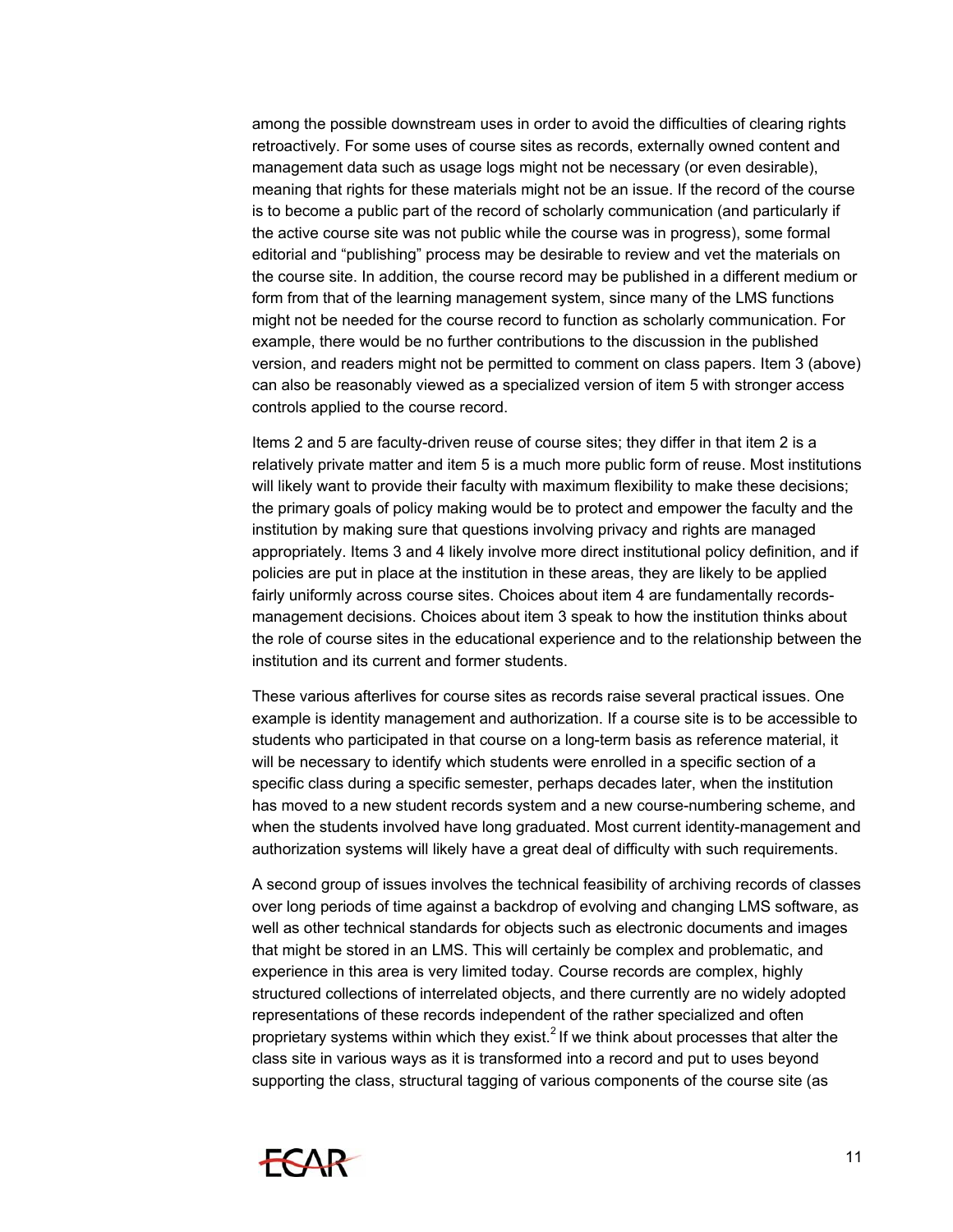student contributions, for example) may facilitate the development of tools to help automate these reuses.

Functionality within an LMS for long-term preservation may well be missing, even if the institution stays with the same vendor over the long term. Typically these systems are more concerned with making smooth transitions from one software release to the next, not with being able to re-import archived 20-year-old course sites. Changing from one LMS system to another will likely introduce additional complications. Maintaining archived course site records over time will require ongoing investment and attention, not just to store the bytes but to deal with format conversions that keep the archived materials usable in the face of software evolution.

A final set of questions revolves around the assignment of responsibility (and presumably resources) for preserving and providing continued access to course records. This will certainly vary from institution to institution. It may also vary depending on the intended fate of a specific course site record, with a faculty member's personal record of a site being handled very differently from a record that is being disseminated as public scholarly communication. In addition, stewardship occurs at multiple levels: the decision to retain a course site for a given purpose may be made by one individual or group, with the actual work of preserving the course site being carried out by another as a service function. A number of groups or organizations may reasonably become involved in one or both of these roles, including faculty or academic departments, registrars, information and instructional technology groups, records management, and the library. In this connection, a number of institutions now involve these various groups in initiatives to plan the deployment of institutional repositories to manage and provide access to the intellectual products of the institution. Course records provide an excellent example of what might be managed through such an institutional repository and an equally excellent case study of the complex policy problems that are framed by such efforts to organize and manage institutional information resources.

## What It Means to Higher Education

The ability of learning management systems to create and provide access to permanent records of course activities is both an enormous opportunity and an enormous problem waiting to happen. It is essential to address the policy questions raised by LMS deployment in a comprehensive, thoughtful, and inclusive way through a campus-wide dialogue before crises occur. The issues here are complex and not well understood or well explored. An LMS is, among other things, a new tool for the creation and management of new forms of digital information: The issues surrounding these new information objects must be considered across the full life cycle of the objects. While many policy issues have been discussed in this bulletin, perhaps the most important first steps are these:

 Recognize that these are serious and important issues that won't go away and will not be solved by vague appeals to collegial traditions at the institution. Recognize also that the way institutions address these issues will be an important shaping

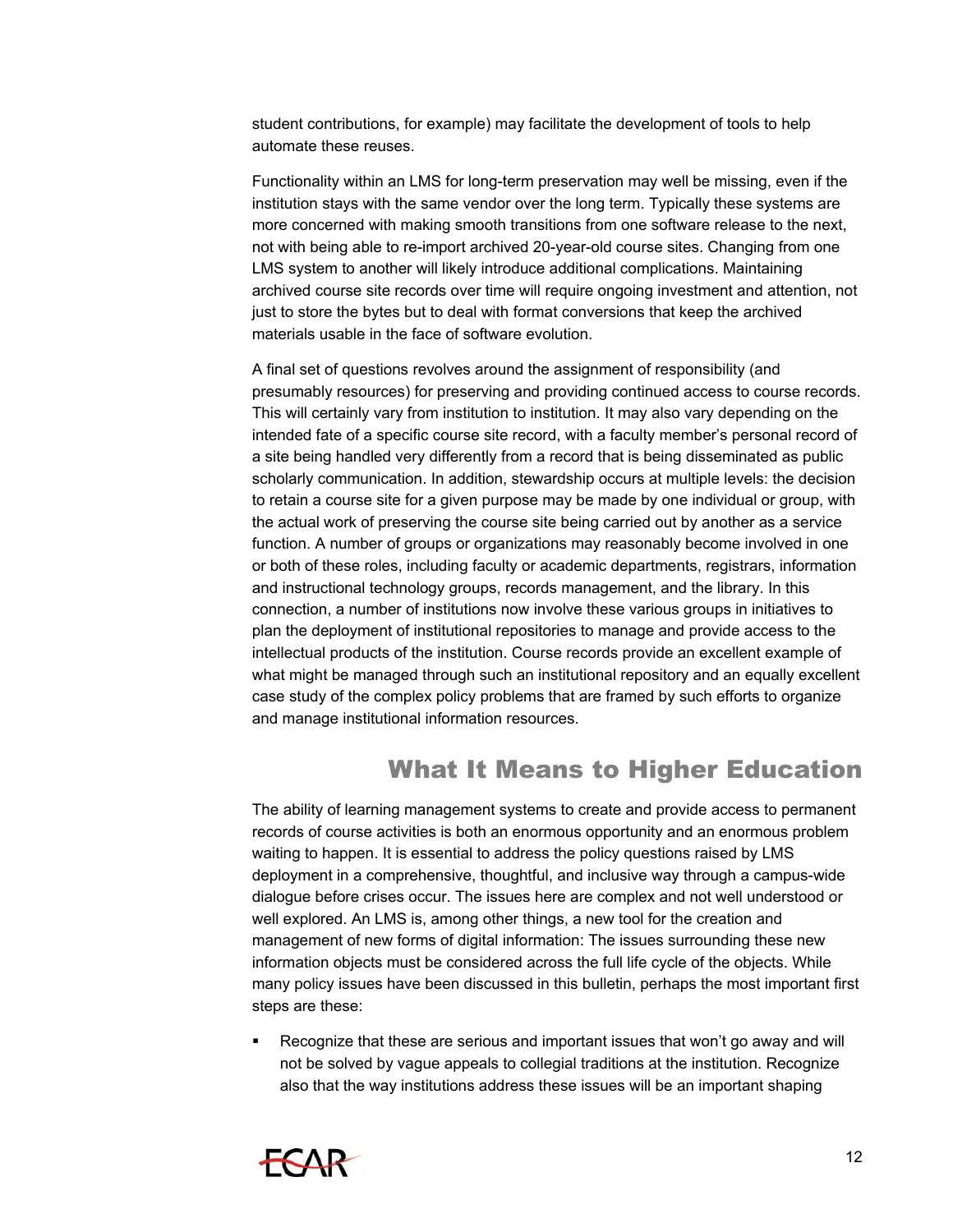factor in the each institution's intellectual and academic culture, as well as the way it conveys that culture to its students.

- Clearly assign responsibility for framing and leading a campus-wide discussion and policy-formulation process, which will involve all sectors of the campus community. Virtually all members of the campus community will have a stake in these issues, but someone needs to organize and lead the discussion.
- Review and define policies pertaining to student work in a digital environment that includes learning management systems. Pay particular attention to questions pertaining to ownership and use of student work, student privacy, and student understanding of and agreement to both institutional and course-specific policies.
- Define organizational responsibilities for the preservation of course sites within the institution, both from decision-making (what should be preserved) and implementation (how actually to preserve it) perspectives. Identify where the resources will come from to meet these responsibilities.
- Discuss and consider appropriate uses of course site records within the institutional academic culture and, in particular, their potential roles as records for faculty, as reference materials for students, and as a form of broader scholarly communication. Do not assume that just because you can capture records you should do so; there are balances to be maintained that accommodate the spontaneity of interaction and the freedom of students and faculty to explore and test ideas.

# Endnotes

- 1. Although LMSs differ from other approaches that capture aspects of classroom activity, many of the issues raised in this bulletin are also applicable to those approaches, such as video recording of classes for subsequent storage and replay across the network.
- 2. Groups like the Instructional Management System (IMS) project are doing important work in this area.

# About the Author

*Clifford Lynch [\(clifford@cni.org\)](mailto:clifford@cni.org) is the Executive Director of the Coalition for Networked Information.*